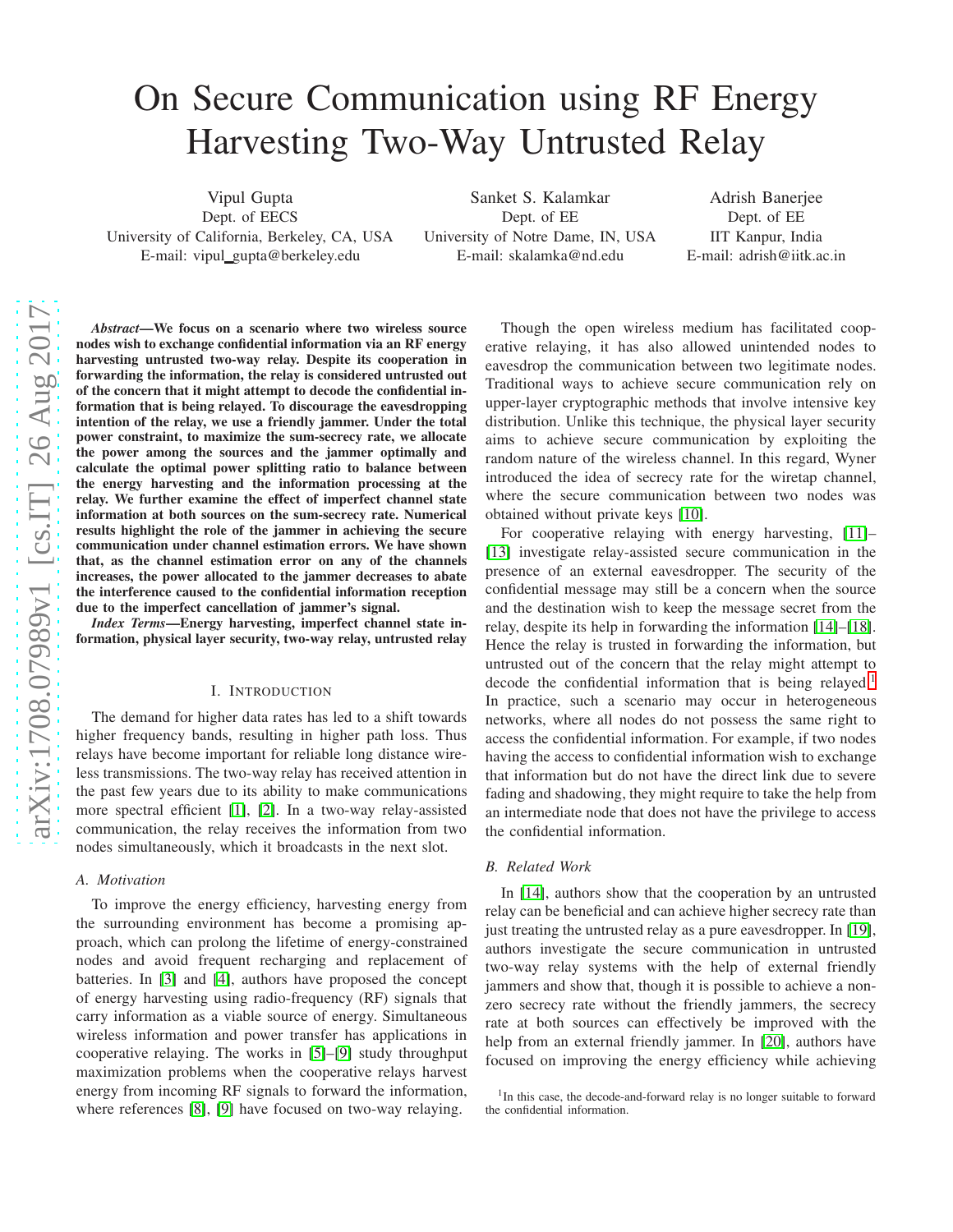

<span id="page-1-0"></span>Fig. 1. Secure communication via an untrusted energy harvesting two-way relay.  $h_i$  with  $i \in \{1, 2, J\}$  denotes a channel coefficient.

the minimum secrecy rate for the untrusted two-way relay. The works in [\[14\]](#page-6-10)–[\[20\]](#page-6-13) assume that the relay is a conventional node and has a stable power supply. As to energy harvesting untrusted relaying, the works in [\[21\]](#page-6-14)–[\[23\]](#page-6-15) analyze the effect of untrusted energy harvesting one-way relay on the secure communication between two legitimate nodes. To the best of our knowledge, for energy harvesting two-way untrusted relay, the problem of achieving the secure communication has not been yet studied in the literature.

### *C. Contributions*

The contributions and main results of this paper are as follows:

- First, assuming the perfect channel state information (CSI) at source nodes, we extend the notion of secure communication via an untrusted relay for the two-way wireless-powered relay, as shown in Fig. [1.](#page-1-0) To discourage the eavesdropping intentions of the relay, a friendly jammer sends a jamming signal during relay's reception of signals from source nodes.
- To harvest energy, the relay uses a part of the received RF signals which consist of two sources' transmissions and the jamming signal. Hence we utilize the jamming signal effectively as a source of extra energy in addition to its original purpose of degrading relay's eavesdropping channel.
- Under the total power constraint, we exploit the structure of the original optimization problem and make use of the signomial geometric programming technique [\[24\]](#page-6-16) to jointly find the optimal power splitting ratio for energy harvesting and the optimal power allocation among sources and the jammer that maximize the sum-secrecy rate for two source nodes.
- Finally, with the imperfect CSI at source nodes, we study the joint effects of the energy harvesting nature of an untrusted relay and channel estimation errors on the sumsecrecy rate and the power allocated to the jammer. We particularly focus on the role of jammer in achieving the secure communication, where we show that the power allocated to the jammer decreases as the estimation error on any of the channels increases, in order to subside the detrimental effects of the imperfect cancellation of the jamming signal at source nodes.

### II. SECURE COMMUNICATION WITH PERFECT CSI

# *A. System Model*

Fig. [1](#page-1-0) shows the communication protocol between two legitimate source nodes  $S_1$  and  $S_2$ —lacking the direct link between them—via an untrusted two-way relay  $R$ . All nodes are half-duplex and have a single antenna [\[19\]](#page-6-12). To discourage eavesdropping by the relay, a friendly jammer  $J$  sends the jamming signal during relay's reception of sources' signals. The communication of a secret message between  $S_1$  and  $S_2$ happens over two slots of equal duration  $T/2$ . In the first slot, the nodes  $S_1$  and  $S_2$  jointly send their information to the relay with powers  $P_1$  and  $P_2$ , respectively, and the jammer J sends the jamming signal with power  $P_J$ . The powers  $P_1$ ,  $P_2$ , and  $P_J$  are restricted by the power budget P such that  $P_1 + P_2 + P_J \leq P$ . This constraint may arise, for instance, when the sources and the jammer belong to the same network, and the network has a limited power budget to cater transmission requirements of sources and the jammer. The relay uses a part of the received power to harvest energy. In the second slot, using the harvested energy, the relay broadcasts the received signal in an amplify-and-forward manner.

Let  $h_1$ ,  $h_2$ , and  $h_J$  denote the channel coefficients of the reciprocal channels from the relay to  $S_1$ ,  $S_2$ , and jammer J, respectively. In this section, we assume that both sources have the perfect CSI for all channels, which can be obtained from the classical channel training, estimation, and feedback from the relay. But if there are errors in the estimation and/or feedback, the sources will have imperfect CSI, which is the focus of Section [III.](#page-4-0) Hence the relay is basically trusted when it comes to providing the services like feeding CSI back to transmitters and forwarding the information but untrusted in the sense that it is not supposed to decode the confidential information that is being relayed [\[20\]](#page-6-13). Both sources have the perfect knowledge of the jamming signal  $[19]$ .<sup>[2](#page-1-1)</sup>

## *B. RF Energy Harvesting at Relay*

The relay is an energy-starved node. It harvests energy from incoming RF signals which include information signals from nodes  $S_1$  and  $S_2$  and the jamming signal from the jammer. To harvest energy from received RF signals, the relay uses power splitting (PS) policy [\[4\]](#page-6-3). In PS policy, the relay uses a fraction  $\beta$  of the total received power for energy harvesting. Under PS policy, the energy harvested by the relay  $is<sup>3</sup>$  $is<sup>3</sup>$  $is<sup>3</sup>$ 

$$
E_H = \beta \eta \left( P_1 |h_1|^2 + P_2 |h_2|^2 + P_J |h_J|^2 \right) (T/2), \quad (1)
$$

where  $\eta$  is the energy conversion efficiency factor with  $0 <$  $\eta$  < 1. The transmit power of the relay in the second slot is

$$
P_H = \frac{E_H}{T/2} = \beta \eta \left( P_1 |h_1|^2 + P_2 |h_2|^2 + P_J |h_J|^2 \right). \tag{2}
$$

<span id="page-1-1"></span>2 Jammer can use pseudo-random codes as the jamming signals that are known to both sources beforehand but not to the untrusted relay.

<span id="page-1-2"></span><sup>3</sup>For the exposition, we assume that the incident power on the energy harvesting circuitry of the relay is sufficient to activate it.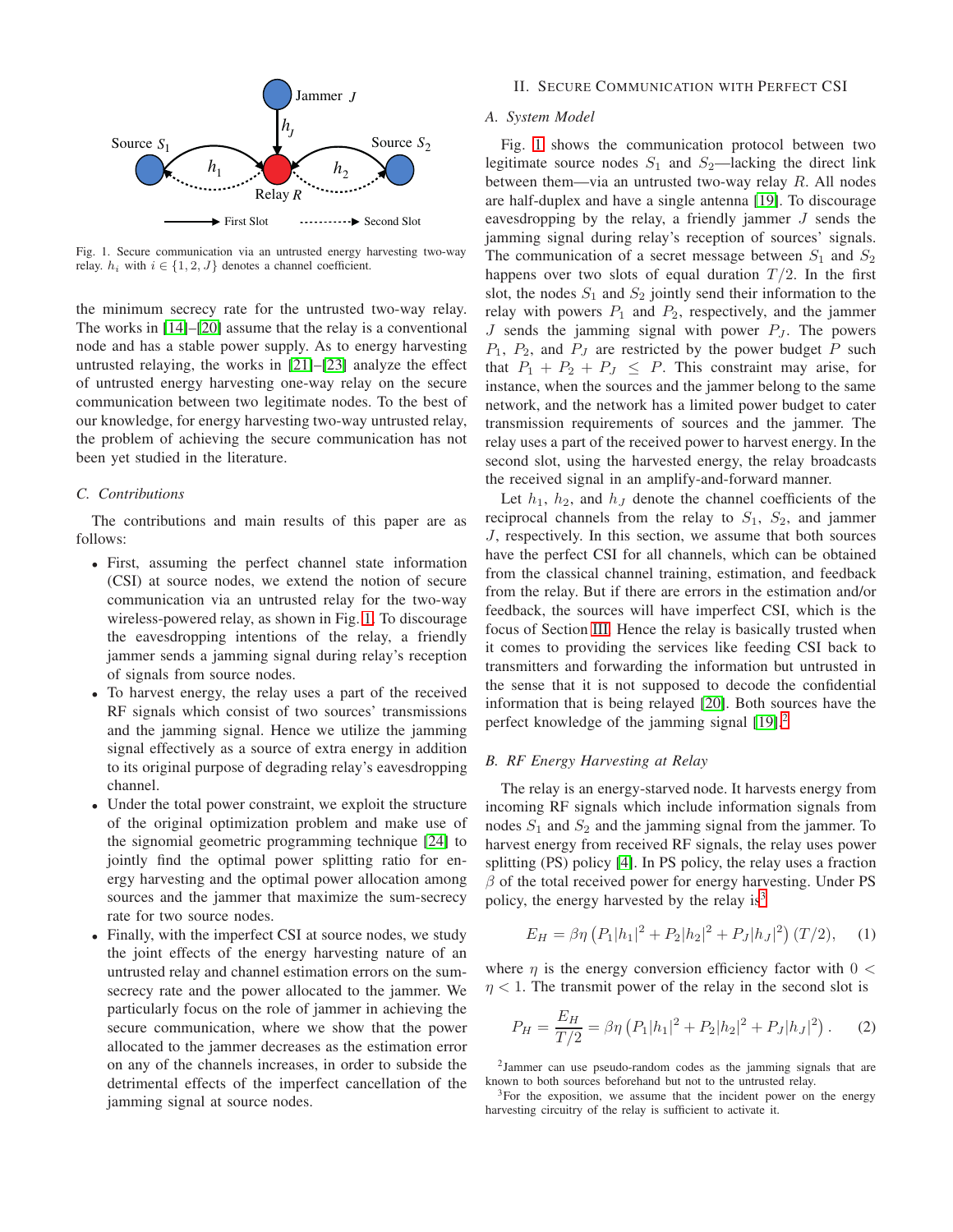# *C. Information Processing and Relaying Protocol*

In the first slot, the relay receives the signal

<span id="page-2-1"></span>
$$
y_R = \sqrt{(1-\beta)}(\sqrt{P_1h_1x_1} + \sqrt{P_2h_2x_2} + \sqrt{P_J}h_Jx_J) + n_R,
$$
\n(3)

where  $x_1$  and  $x_2$  are the messages of  $S_1$  and  $S_2$ , respectively, with  $\mathbb{E}[|x_1|^2] = \mathbb{E}[|x_1|^2] = 1$ . Also  $x_j$  is the artificial noise by the jammer with  $\mathbb{E}[|x_J|^2] = 1$ , and  $n_R$  is the additive white Gaussian noise (AWGN) at relay with mean zero and variance  $N_0$ . Using the received signal  $y_R$ , the relay may attempt to decode the confidential messages  $x_1$  and  $x_2$ . To shield the confidential messages  $x_1$  and  $x_2$  from relay's eavesdropping, we assume that the physical layer security coding like stochastic encoding and nested code structure can be used (see [\[20\]](#page-6-13) and [\[25\]](#page-6-17)). The relay can decode one of the sources' confidential messages, *i.e.*, either  $x_1$  or  $x_2$ , if its rate is such that it can be decoded by considering other source's message as noise [\[26\]](#page-6-18). In this case, at relay, the signal-to-noise ratio (SNR) corresponding to  $x_1$ , *i.e.*, the message intended for  $S_2$ , is given by

$$
SNR_{R_2} = \frac{\hat{\beta}P_1|h_1|^2}{\tilde{\beta}P_2|h_2|^2 + \tilde{\beta}P_J|h_J|^2 + N_0},\tag{4}
$$

where  $\tilde{\beta} = 1 - \beta$ . Accordingly the achievable throughput of  $S_1 - R$  link is  $C_2^R = (1/2) \log(1 + \text{SNR}_{R_2})$ . In [\(4\)](#page-2-0), the term  $\beta P_2|h_2|^2$ , corresponding to  $S_2$ 's message for  $S_1$ indirectly serves as an artificial noise for the relay in addition to the signal  $\beta P_J |h_J|^2$  from the jammer. Similarly, the SNR corresponding to  $x_2$ , *i.e.*, the message intended for  $S_1$ , is given by

$$
SNR_{R_1} = \frac{\hat{\beta}P_2|h_2|^2}{\tilde{\beta}P_1|h_1|^2 + \tilde{\beta}P_J|h_J|^2 + N_0},
$$
 (5)

where  $\beta P_1 |h_1|^2$  serves as an artificial noise for the relay. Thus the achievable throughput of  $S_2 - R$  link is  $C_1^R =$  $(1/2) \log(1 + SNR_{R_1})$ . Let  $\gamma_i = P_i |h_i|^2/N_0$ , where  $i \in$  ${1, 2, J}.$  It follows that

<span id="page-2-6"></span>
$$
SNR_{R_2} = \frac{\tilde{\beta}\gamma_1}{\tilde{\beta}\gamma_2 + \tilde{\beta}\gamma_J + 1}, \text{ SNR}_{R_1} = \frac{\tilde{\beta}\gamma_2}{\tilde{\beta}\gamma_1 + \tilde{\beta}\gamma_J + 1}.
$$
 (6)

The relay amplifies the received signal  $y_R$  given by [\(3\)](#page-2-1) by a factor  $\alpha$  based on its harvested power  $P_H$ . Accordingly,

$$
\alpha = \sqrt{\frac{P_H}{\tilde{\beta}P_1|h_1|^2 + \tilde{\beta}P_2|h_2|^2 + \tilde{\beta}P_J|h_J|^2 + N_0}}
$$
  
= 
$$
\sqrt{\frac{\beta\eta(\gamma_1 + \gamma_2 + \gamma_J)}{\tilde{\beta}\gamma_1 + \tilde{\beta}\gamma_2 + \tilde{\beta}\gamma_J + 1}}.
$$
 (7)

The received signal at  $S_2$  in the second slot is given by

$$
y_2 = h_2(\alpha y_R) + n_2,\tag{8}
$$

where  $n_2$  is AWGN with power  $N_0$ . We assume that  $S_1$  and  $S_2$  know  $x_j$  beforehand. Hence after cancelling the terms that are known to  $S_2$ , *i.e.*, the terms corresponding to  $x_2$  and  $x_3$ , the resultant received signal at  $S_2$  is

<span id="page-2-3"></span>
$$
y_2 = \underbrace{h_2 \alpha \sqrt{\tilde{\beta} P_1} h_1 x_1}_{\text{desired signal}} + \underbrace{h_2 \alpha n_R + n_2}_{\text{noise}}.
$$
 (9)

The perfect CSI allows  $S_2$  to cancel unwanted components of the signal. Substituting  $\alpha$  from [\(7\)](#page-2-2) in [\(9\)](#page-2-3), we can express the SNR at node  $S_2$  as

$$
SNR_{S_2} = \frac{\gamma_1 |h_2|^2 \beta \beta \eta (\gamma_1 + \gamma_2 + \gamma_J)}{(|h_2|^2 \beta \eta + \widetilde{\beta})(\gamma_1 + \gamma_2 + \gamma_J) + 1},
$$
 (10)

and the corresponding achievable throughput of link  $R - S_2$ is  $C_2^S = (1/2) \log(1 + \text{SNR}_{S_2})$ . Similarly the received signal at  $S_1$  is

$$
y_1 = \underbrace{h_1 \alpha \sqrt{\tilde{\beta} P_2} h_2 x_2}_{\text{desired signal}} + \underbrace{h_1 \alpha n_R + n_1}_{\text{noise}}.
$$
 (11)

<span id="page-2-0"></span>The SNR at node  $S_1$  is

$$
SNR_{S_1} = \frac{\gamma_2 |h_1|^2 \beta \dot{\beta} \eta (\gamma_1 + \gamma_2 + \gamma_J)}{(|h_1|^2 \beta \eta + \tilde{\beta})(\gamma_1 + \gamma_2 + \gamma_J) + 1},
$$
 (12)

and the corresponding achievable throughput of link  $R - S_1$ is  $C_1^S = (1/2) \log(1 + \text{SNR}_{S_1}).$ 

## <span id="page-2-7"></span>*D. Secrecy Rate and Problem Formulation*

For the communication via two-way untrusted relay, the sum-secrecy rate is given by

$$
C_S = [C_1^S - C_1^R]^+ + [C_2^S - C_2^R]^+
$$
  
=  $\left[\frac{1}{2}\log_2(1 + \text{SNR}_{S_1}) - \frac{1}{2}\log_2(1 + \text{SNR}_{R_1})\right]^+$   
+  $\left[\frac{1}{2}\log_2(1 + \text{SNR}_{S_2}) - \frac{1}{2}\log_2(1 + \text{SNR}_{R_2})\right]^+$ , (13)

where  $[x]^+ \triangleq \max(x, 0)$ . Given the total power budget P, we have a constraint on transmit powers, *i.e.*,  $P_1 + P_2 + P_J \leq$ P. To maximize the sum-secrecy rate, we optimally allocate powers  $P_1$ ,  $P_2$ , and  $P_J$  to  $S_1$ ,  $S_2$ , and J, respectively, and find the optimal power splitting ratio  $\beta$ . We can formulate the optimization problem as

<span id="page-2-5"></span><span id="page-2-4"></span>maximize 
$$
C_S
$$
  
\n $\beta, \tilde{\beta}, P_1, P_2, P_J$   
\nsubject to  $P_1 + P_2 + P_J \le P$ ,  
\n $\beta + \tilde{\beta} = 1$ ,  
\n $\beta, \tilde{\beta} \le 1$ ,  
\n $\beta, \tilde{\beta}, P_1, P_2, P_J \ge 0$ . (14)

<span id="page-2-2"></span>Based on the non-negativeness of two terms in the secrecy rate expression given by [\(13\)](#page-2-4), we need to investigate four cases. We calculate the sum-secrecy rate in all four cases, with the best case being the one that gives the maximum sum-secrecy rate.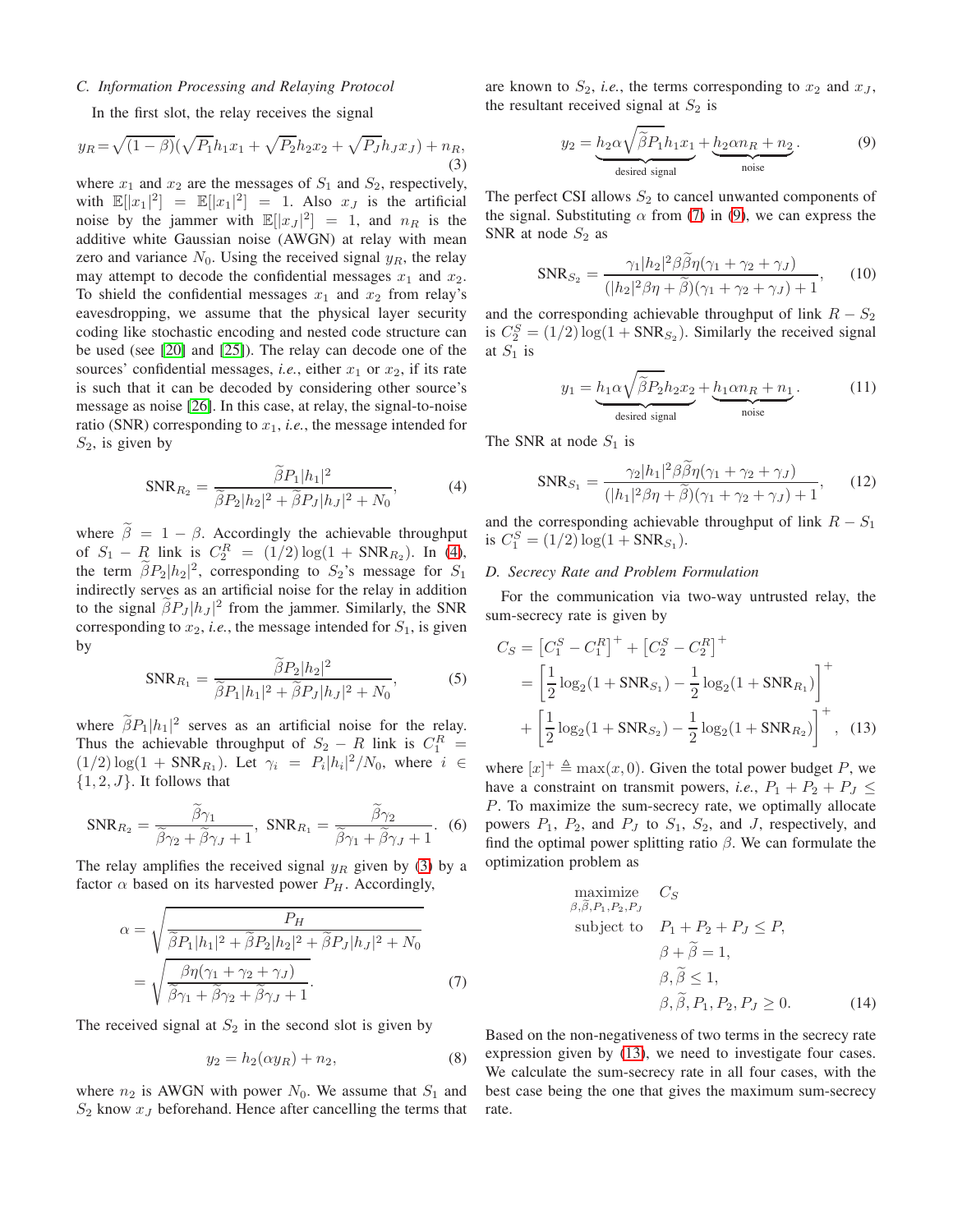$\frac{Case\ I: C_1^S - C_1^R \geq 0 \text{ and } C_2^S - C_2^R \geq 0}{}$ 

Substituting  $\gamma_i = P_i |h_i|^2 / N_0$  and simplifying the problem in [\(14\)](#page-2-5), it follows that

$$
\underset{\beta,\widetilde{\beta},P_1,P_2,P_J}{\text{minimize}} \quad \frac{1}{2} \log_2 \frac{f(\beta,\widetilde{\beta},\gamma_1,\gamma_2,\gamma_J)}{g(\beta,\widetilde{\beta},\gamma_1,\gamma_2,\gamma_J)} \tag{15a}
$$

subject to 
$$
\frac{\gamma_1 N_0}{|h_1|^2} + \frac{\gamma_2 N_0}{|h_2|^2} + \frac{\gamma_J N_0}{|h_J|^2} \le P,
$$
 (15b)

$$
\beta + \beta = 1,\tag{15c}
$$

$$
\beta, \beta \le 1,\tag{15d}
$$

$$
\beta, \beta, P_1, P_2, P_J \ge 0,\tag{15e}
$$

where

$$
f(\beta, \tilde{\beta}, \gamma_1, \gamma_2, \gamma_J) = [\tilde{\beta}(\gamma_1 + \gamma_2 + \gamma_J) + 1]^2
$$
  
 
$$
\times [1 + (\gamma_1 + \gamma_2 + \gamma_J)(|h_2|^2 \beta \eta + \tilde{\beta})]
$$
  
 
$$
\times [1 + (\gamma_1 + \gamma_2 + \gamma_J)(|h_1|^2 \beta \eta + \tilde{\beta})],
$$

and

$$
g(\beta, \tilde{\beta}, \gamma_1, \gamma_2, \gamma_J) = (\tilde{\beta}(\gamma_2 + \gamma_J) + 1)(\tilde{\beta}(\gamma_1 + \gamma_J) + 1)
$$
  
 
$$
\times [(\gamma_1 + \gamma_2 + \gamma_J)(\tilde{\beta} + |h_2|^2 \beta \eta(\tilde{\beta}\gamma_1 + 1)) + 1]
$$
  
 
$$
\times [(\gamma_1 + \gamma_2 + \gamma_J)(\tilde{\beta} + |h_1|^2 \beta \eta(\tilde{\beta}\gamma_2 + 1)) + 1].
$$

We can drop the logarithm from the objective [\(15a\)](#page-3-0) as it retains the monotonicity and yields the same optimal solution. We introduce an auxiliary variable  $t$  and do the following transformation.

$$
\underset{\beta,\widetilde{\beta},P_1,P_2,P_J}{\text{minimize}} \quad \frac{f(\beta,\widetilde{\beta},\gamma_1,\gamma_2,\gamma_J)}{t} \tag{16a}
$$

subject to 
$$
t \leq g(\beta, \tilde{\beta}, \gamma_1, \gamma_2, \gamma_J),
$$
 (16b)

$$
\frac{\gamma_1 N_0}{|h_1|^2} + \frac{\gamma_2 N_0}{|h_2|^2} + \frac{\gamma_J N_0}{|h_J|^2} \le P,\tag{16c}
$$

$$
\beta + \widetilde{\beta} \le 1,\tag{16d}
$$

$$
\beta, \tilde{\beta} \le 1,\tag{16e}
$$

$$
t, \beta, \tilde{\beta}, P_1, P_2, P_J \ge 0. \tag{16f}
$$

The above transformation is valid for  $t > 0$  because, to minimize the objective  $f(\beta, \beta, \gamma_1, \gamma_2, \gamma_J)/t$ , we need to maximize t, and it happens when  $t = g(\beta, \gamma_1, \gamma_2, \gamma_J)$ . Hence under the optimal condition, we have  $t = g(\beta, \gamma_1, \gamma_2, \gamma_J)$ , and the problems [\(14\)](#page-2-5) and [\(16\)](#page-3-1) are equivalent. Further we can replace the constraint [\(15c\)](#page-3-2) by

<span id="page-3-3"></span>
$$
\beta + \tilde{\beta} \le 1. \tag{17}
$$

The substitution of [\(15c\)](#page-3-2) by [\(17\)](#page-3-3) in problem [\(16\)](#page-3-1) yields an equivalent problem because  $\beta + \beta = 1$  under the optimal condition, *i.e.*, if  $\beta + \beta < 1$ , we can always increase the value of  $\beta$  so that  $\beta + \beta = 1$ . The increase in  $\beta$  leads to more harvested energy, which in turn increases the transmit power of the relay and the sum-secrecy rate.

The objective [\(16a\)](#page-3-4) is a posynomial function and [\(16c\)](#page-3-5), [\(16d\)](#page-3-6), and [\(16e\)](#page-3-7) are posynomial constraints [\[24\]](#page-6-16). When the objective and constraints are of posynomial form, the problem

<span id="page-3-0"></span>can be transformed into a Geometric Programming (GP) form and converted into a convex problem [\[24\]](#page-6-16). Also, as the domain of GP problem includes only real positive variables, the constraint [\(16f\)](#page-3-1) is implicit. But the constraint [\(16b\)](#page-3-8) is not posynomial as it contains a posynomial function  $g$  which is bounded from below and GP cannot handle such constraints. We can solve this problem if the right-hand side of [\(16b\)](#page-3-8), *i.e.*,  $q(\beta, \beta, \gamma_1, \gamma_2, \gamma_J)$ , can be approximated by a monomial. Then the problem [\(16\)](#page-3-1) reduces to a class of problems that can be solved by Signomial Geometric Programming (SGP) [\[24\]](#page-6-16).

<span id="page-3-2"></span>To find a monomial approximation of the form  $\hat{g}(\mathbf{x})$  =  $c \prod_{i=1}^5 x_i^{a_i}$  of a function  $g(\mathbf{x})$  where  $\mathbf{x} = [\beta, \tilde{\beta}, \gamma_1, \gamma_2, \gamma_J]^T$  is the vector containing all variables, it would suffice if we find an affine approximation of  $h(\mathbf{y}) = \log g(\mathbf{y})$  with *i*th element of y given by  $y_i = \log x_i$  [\[24\]](#page-6-16). Let the affine approximation of  $h(\mathbf{y})$  be  $\hat{h}(\mathbf{y}) = \log \hat{g}(\mathbf{x}) = \log c + \mathbf{a}^T \mathbf{y}$ . Using Taylor's approximation of  $h(y)$  around the point  $y_0$  in the feasible region and equating it with  $h(\mathbf{y})$ , it follows that

<span id="page-3-9"></span>
$$
h(\mathbf{y}) \approx h(\mathbf{y}_0) + \nabla h(\mathbf{y}_0)^T (\mathbf{y} - \mathbf{y}_0) = \log c + \mathbf{a}^T \mathbf{y}, \quad (18)
$$

,

for  $y \approx y_0$ . From [\(18\)](#page-3-9), we have  $a = \nabla h(y_0)$ , *i.e.*,

$$
a_i = \left. \frac{x_i}{g(\mathbf{x})} \frac{\partial g}{\partial x_i} \right|_{\mathbf{x} = \mathbf{x}_0}
$$

and

$$
c = \exp(h(\mathbf{y}_0) - \nabla h(\mathbf{y}_0)^T \mathbf{y}_0) = g(\mathbf{x}_0) \prod_{i=1}^5 x_{0,i}^{a_i},
$$

<span id="page-3-8"></span><span id="page-3-7"></span><span id="page-3-6"></span><span id="page-3-5"></span><span id="page-3-4"></span>where  $x_{0,i}$  is an *i*th element of  $x_0$ . We substitute the monomial approximation  $\hat{g}(x)$  of  $g(x)$  in [\(16b\)](#page-3-8) and use GP technique to solve [\(16\)](#page-3-1). The aforementioned affine approximation is, however, imprecise if the optimal solution lies far from the initial guess  $x_0$  as the Taylor's approximation would be inaccurate. To overcome this problem, we take an iterative approach, where, if the current guess is  $x_k$ , we obtain the Taylor's approximation about  $x_k$  and solve a GP again. Let the current solution of GP be  $x_{k+1}$ . In the next iteration, we take Taylor's approximation around  $x_{k+1}$  and solve a GP again. We keep iterating in this fashion until the convergence. Since the problem [\(16\)](#page-3-1) is close to GP (as we have only one constraint in [\(16\)](#page-3-1) that is not a posynomial), the aforementioned iterative approach works well in our case and yields the optimal solution [\[24\]](#page-6-16). If the obtained optimal solution contradicts with our initial assumption that  $C_1^S - C_1^R \ge 0$  and  $C_2^S - C_2^R \ge 0$ , we move to other three cases discussed below.

<span id="page-3-1"></span>Case II: 
$$
C_1^S - C_1^R \ge 0
$$
 and  $C_2^S - C_2^R < 0$ 

In this case, the secrecy rate is given by  $C_S = (C_1^S - C_1^R)^+$ , and we need to solve the problem [\(16\)](#page-3-1) with the following expressions for  $f(\beta, \beta, \gamma_1, \gamma_2, \gamma_J)$  and  $g(\beta, \beta, \gamma_1, \gamma_2, \gamma_J)$ :

$$
f(\beta, \tilde{\beta}, \gamma_1, \gamma_2, \gamma_J) = [\tilde{\beta}(\gamma_1 + \gamma_2 + \gamma_J) + 1] \times [1 + (\gamma_1 + \gamma_2 + \gamma_J)(|h_2|^2 \beta \eta + \tilde{\beta})],
$$
  

$$
g(\beta, \tilde{\beta}, \gamma_1, \gamma_2, \gamma_J) = (\tilde{\beta}(\gamma_2 + \gamma_J) + 1) \times [1 + (\gamma_1 + \gamma_2 + \gamma_J)(\tilde{\beta} + |h_2|^2 \beta \eta(\tilde{\beta}\gamma_1 + 1))].
$$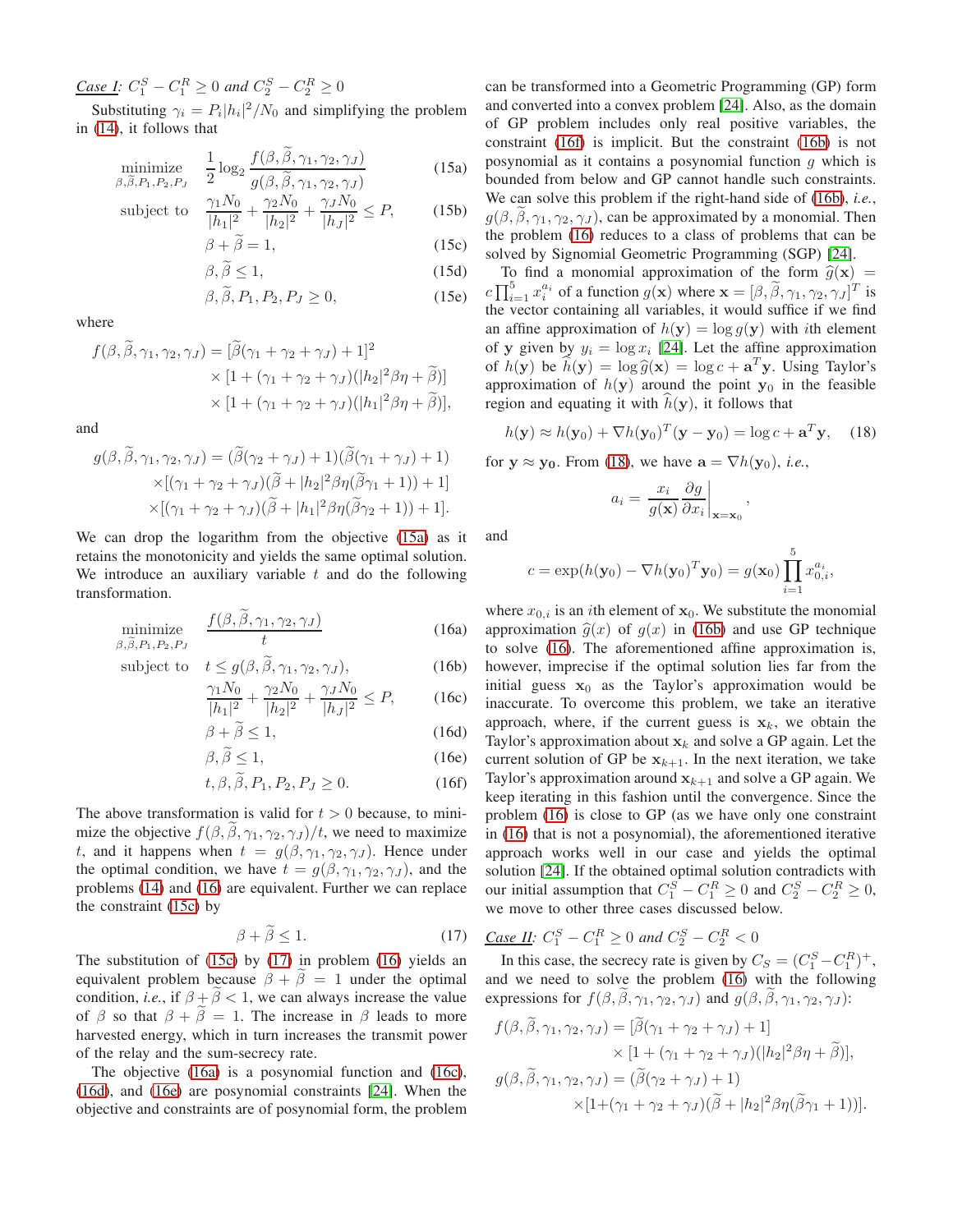We again check if the assumption  $C_1^S - C_1^R \ge 0$  and  $C_2^S$  –  $C_2^R < 0$  is valid; if not, we move to the remaining two cases.

Case III: 
$$
C_1^S - C_1^R < 0
$$
 and  $C_2^S - C_2^R \ge 0$ 

This case is similar to Case II, and only the subscripts 1 and 2 need to be interchanged in the expressions of  $f(\beta, \beta, \gamma_1, \gamma_2, \gamma_J)$  and  $g(\beta, \beta, \gamma_1, \gamma_2, \gamma_J)$ . If the solution obtained does not satisfy the initial assumptions, we move to Case IV.

Case IV: 
$$
C_1^S - C_1^R < 0
$$
 and  $C_2^S - C_2^R < 0$ 

In this case, the sum-secrecy rate is zero.

Algorithm [1](#page-4-1) summarizes the aforementioned process of obtaining the optimal sum-secrecy rate and power allocation by solving [\(16\)](#page-3-1).

# Algorithm 1 Solution of [\(16\)](#page-3-1)

**Input** Total power P, Channel coefficients  $h_1, h_2$ , and  $h_J$ , Energy conversion efficiency  $\eta$ , Noise power  $N_0$ , Tolerance  $\delta$ **Output** Power splitting ratio  $\beta$ , power  $P_1$ ,  $P_2$ , and  $P_J$ , sumsecrecy rate  $C_S$ 

**Initialize**  $0 \leq P_{1,k}, P_{2,k}, P_{J,k} \leq P, 0 < \beta_k < 1$  (Random initialization) with  $k = 0$ 

- 1) While  $|C_{S,k} C_{S,k-1}| > \delta C_{S,k-1}$
- 2) Find the monomial expression  $\hat{g}$  for g using the Taylor's approximation around  $\mathbf{x}_k = [\beta_k, \gamma_{1,k}, \gamma_{2,k}, \gamma_{J,k}]$
- 3)  $k = k + 1$
- 4) Solve [\(16\)](#page-3-1) with the monomial approximation  $\hat{g}$  to find  $[\beta_k, \gamma_{1,k}, \gamma_{2,k}, \gamma_{J,k}]$
- 5) Assign  $C_1^S$ ,  $C_1^R$ ,  $C_2^S$  and  $C_2^R$  using above solution
- 6) If  $C_1^S C_1^R \ge 0$  and  $C_2^S C_2^R \ge 0$ Go to step 1 Else

Proceed to Case II

- 7) Check for Cases II, III, and IV in a similar fashion
- 8) Find the optimal  $[\beta_k, \gamma_{1,k}, \gamma_{2,k}, \gamma_{J,k}]$  for the current iteration after going through all cases
- 9) Assign  $C_{S,k} = \frac{1}{2} \log \frac{g(\beta_k, \tilde{\gamma}_{1,k}, \gamma_{2,k}, \gamma_{J,k})}{f(\beta_k, \gamma_{1,k}, \gamma_{2,k}, \gamma_{J,k})}$
- <span id="page-4-1"></span>10) End While

#### <span id="page-4-0"></span>III. SECURE COMMUNICATION WITH IMPERFECT CSI

We now investigate the effect of imperfect CSI on sumsecrecy rate. We model the imperfection in channel knowledge as in [\[27\]](#page-6-19), where the channel coefficients are given as

<span id="page-4-2"></span>
$$
h_i = \hat{h}_i + \Delta h_i,\tag{19}
$$

for  $i \in \{1, 2, J\}$ . Here  $\hat{h}_i$  is the estimated channel coefficient and  $\Delta h_i$  is the error in estimation which is bounded as  $|\Delta h_i| \leq \epsilon_i$ .  $\epsilon_i$  is the maximum possible error in estimating  $h_i$ with respect to  $S_1$  and  $S_2$ . We consider the worst case scenario where the relay knows all channel coefficients perfectly, while legitimate nodes  $S_1$  and  $S_2$  concede estimation errors according to [\(19\)](#page-4-2). In this case, SNRs at the relay corresponding to the messages  $x_1$  and  $x_2$  remain the same as in [\(6\)](#page-2-6). The signal received at  $S_2$  in the second slot is

$$
y_2 = h_2 \alpha \left( \sqrt{\tilde{\beta} P_1} h_1 x_1 + \sqrt{\tilde{\beta} P_2} h_2 x_2 + \sqrt{\tilde{\beta} P_J} h_J x_J + n_R \right) + n_2
$$
  
=  $(\hat{h}_2 + \Delta h_2) \alpha \left( \sqrt{\tilde{\beta} P_1} (\hat{h}_1 + \Delta h_1) x_1 + \sqrt{\tilde{\beta} P_2} (\hat{h}_2 + \Delta h_2) x_2 + \sqrt{\tilde{\beta} P_J} (\hat{h}_J + \Delta h_J) x_J \right) + n_R$  (20)

where  $\hat{h}_1$ ,  $\hat{h}_2$ , and  $\hat{h}_J$  are the channel coefficients estimated by node  $S_2$ . Using these imperfect channel estimates, the node  $S_2$ tries to cancel the self-interference and the known jammer's signal in the following manner:

$$
y_2 = (\hat{h}_2 + \Delta h_2)\alpha(\sqrt{\tilde{\beta}P_1}(\hat{h}_1 + \Delta h_1)x_1 + \sqrt{\tilde{\beta}P_2}(\hat{h}_2 + \Delta h_2)x_2 + \sqrt{\tilde{\beta}P_J}(\hat{h}_J + \Delta h_J)x_J) + n_R) + n_2 - \underbrace{\hat{h}_2\alpha(\sqrt{\tilde{\beta}P_2}\hat{h}_2x_2 + \sqrt{\tilde{\beta}P_J}\hat{h}_Jx_J)}_{\text{imperfect interference cancellation}}.
$$
 (21)

It follows that

<span id="page-4-3"></span>
$$
y_2 = \hat{h}_2 \alpha \sqrt{\tilde{\beta} P_1} \hat{h}_1 x_1 + (\hat{h}_2 + \Delta h_2) \alpha n_R + n_2
$$
  
+  $\Delta h_2 \alpha (\sqrt{\tilde{\beta} P_1} \hat{h}_1 x_1 + \sqrt{\tilde{\beta} P_2} \hat{h}_2 x_2 + \sqrt{\tilde{\beta} P_J} \hat{h}_J x_J)$   
+  $\hat{h}_2 \alpha (\sqrt{\tilde{\beta} P_1} \Delta h_1 x_1 + \sqrt{\tilde{\beta} P_2} \Delta h_2 x_2 + \sqrt{\tilde{\beta} P_J} \Delta h_J x_J).$ 

As [\(21\)](#page-4-3) shows, due to the imperfect CSI,  $S_2$  cannot cancel the jamming signal and the self-interference completely. Here we ignore the smaller terms of the form  $\Delta h_i \Delta h_j$  as they will be negligible compared to other terms. The received SNR at  $S_2$ is thus given by [\(22\)](#page-5-0) at the top of the next page. Using the triangle inequality, it follows that

$$
|\hat{h}_i| - |\Delta h_i| \le h_i \le |\hat{h}_i| + |\Delta h_i|, \quad \forall \ i \in \{1, 2, J\}.
$$

The worst case secrecy rate will occur when

$$
h_i = |\hat{h}_i| + |\Delta h_i| = |\hat{h}_i| + \epsilon_i, \quad \forall \ i \in \{1, 2, J\},
$$

and this will happen when the phase of  $h_i$  and  $\Delta h_i$  are the same and  $\Delta h_i$  concedes maximum error, *i.e.*,  $|\Delta h_i| = \epsilon_i$ . Then the worst case SNR (denoted by  $\text{SNR}_{S_2}^{wc}$ ) at node  $S_2$  is given by [\(23\)](#page-5-1) at the top of the next page. Similarly the worst case SNR (denoted by  $\text{SNR}_{S_1}^{wc}$ ) at  $S_1$  is given by [\(24\)](#page-5-2) at the top of the next page. In [\(24\)](#page-5-2), we again denote estimated channels by  $\hat{h}_1$ ,  $\hat{h}_2$ , and  $\hat{h}_J$  for brevity, but these values may be different from those estimated by  $S_2$ .

Using these worst case SNRs, we maximize the worst case sum-secrecy rate and solve for the corresponding optimal power allocation and  $\beta$  using SGP as done for problem in [\(16\)](#page-3-1), *i.e.*, for the case of perfect CSI.

#### IV. NUMERICAL RESULTS AND DISCUSSIONS

## *A. Effect of Power Splitting Ratio* β

Fig. [2](#page-5-3) shows the sum-secrecy rate (left y-axis) and the harvested energy (right y-axis) versus the total power budget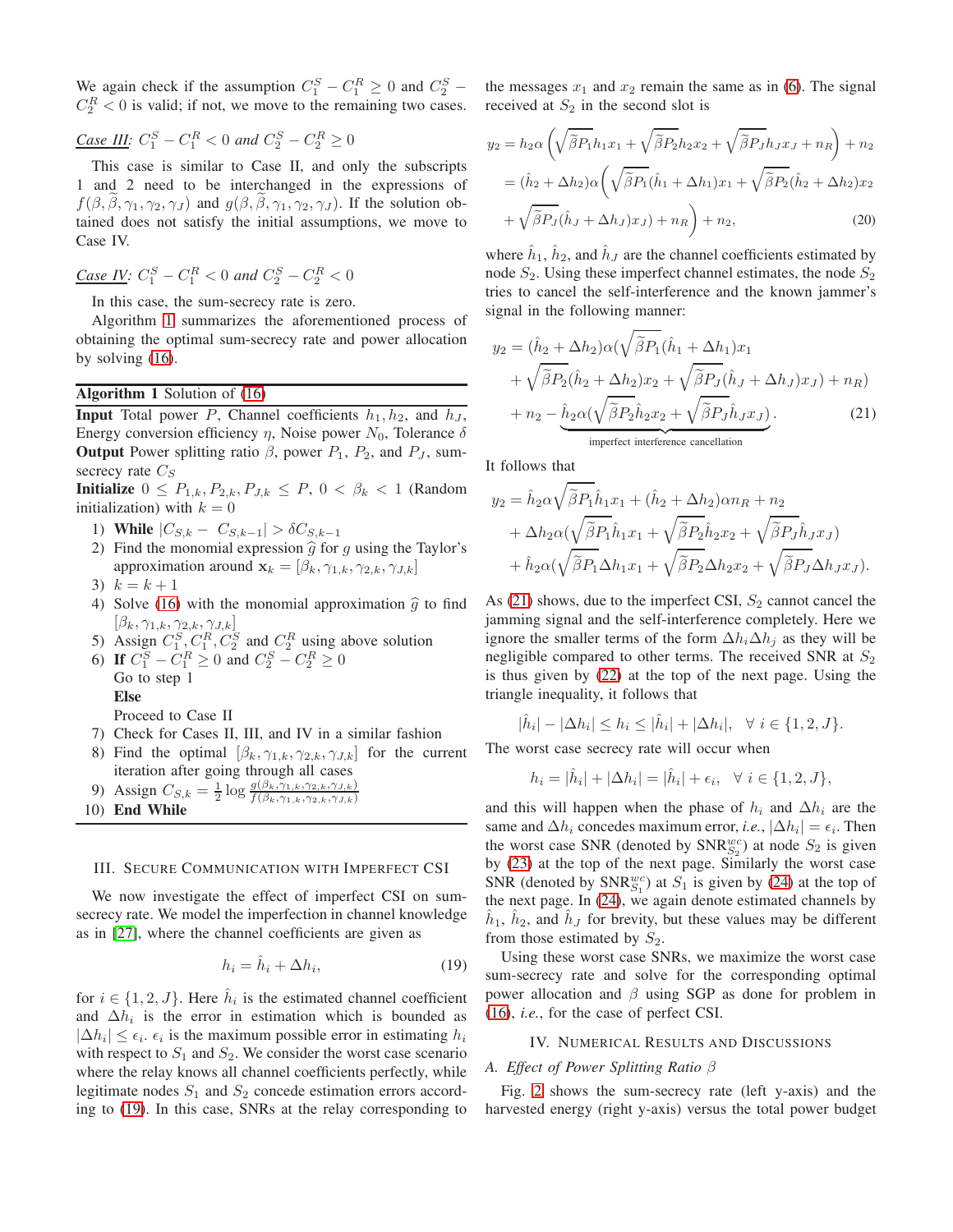<span id="page-5-0"></span>
$$
SNR_{S_2} = \frac{|\hat{h}_2|^2 \alpha^2 \tilde{\beta} P_1 |\hat{h}_1|^2}{N_0(|\hat{h}_2 + \Delta h_2|^2 \alpha^2 + 1) + \alpha^2 \tilde{\beta}(|\Delta h_2|^2 (P_1 |\hat{h}_1|^2 + P_2 |\hat{h}_2|^2 + P_J |\hat{h}_J|^2) + |\hat{h}_2|^2 (P_1 |\Delta h_1|^2 + P_2 |\Delta h_2|^2 + P_J |\Delta h_J|^2))}
$$
(22)

<span id="page-5-2"></span><span id="page-5-1"></span>
$$
SNR_{S_2}^{wc} = \frac{|\hat{h}_2|^2 \alpha^2 \tilde{\beta} P_1 |\hat{h}_1|^2}{N_0((|\hat{h}_2| + \epsilon_2)^2 \alpha^2 + 1) + \alpha^2 \tilde{\beta} \epsilon_2^2 (P_1 |\hat{h}_1|^2 + P_2 |\hat{h}_2|^2 + P_J |\hat{h}_J|^2) + \alpha^2 \tilde{\beta} |\hat{h}_2|^2 (P_1 \epsilon_1^2 + P_2 \epsilon_2^2 + P_J \epsilon_J^2)}.
$$
\n
$$
SNR_{S_1}^{wc} = \frac{|\hat{h}_1|^2 \alpha^2 \tilde{\beta} P_2 |\hat{h}_2|^2}{N_0((|\hat{h}_1| + \epsilon_1)^2 \alpha^2 + 1) + \alpha^2 \tilde{\beta} \epsilon_1^2 (P_1 |\hat{h}_1|^2 + P_2 |\hat{h}_2|^2 + P_J |\hat{h}_J|^2) + \alpha^2 \tilde{\beta} |\hat{h}_1|^2 (P_1 \epsilon_1^2 + P_2 \epsilon_2^2 + P_J \epsilon_J^2)}.
$$
\n
$$
(24)
$$



Fig. 2. Effect of  $\beta$  on harvested energy at relay and the sum-secrecy rate.

<span id="page-5-3"></span>

<span id="page-5-4"></span>Fig. 3. Effect of power allocation on sum-secrecy rate.

for a random channel realization:  $|h_1|^2 = 0.6647, |h_2|^2 = 1$ 2.9152, and  $|h_J|^2 = 1.3289$ . We set  $\eta = 0.5$  and  $N_0 = 1$ . Higher  $\beta$  (= 0.85) than the optimal  $\beta$  (the solution of the problem [\(16\)](#page-3-1)) results in higher harvested energy, which increases relay's transmit power, but the reduced strength of the received information signal at the relay (thus at nodes  $S_1$ ) and  $S_2$ ) due to higher  $\beta$  dominates the secrecy performance of the system. A lower  $\beta$  (= 0.15) ensures more power for the information processing at relay, but this reduces the harvested energy (reducing its transmit power to forward the information) and increases the chances of relay eavesdropping the secret message. As a result, the sum-secrecy rate reduces.



.

<span id="page-5-5"></span>Fig. 4. Effect of  $\epsilon$  on sum-secrecy rate and and power  $P_J$  allocated to the jammer,  $|h_1^2| = 1.2479$ ,  $|h_2|^2 = 1.4484$ , and  $|h_J|^2 = 6.0162$ ,  $P = 30$  dB.

#### *B. Effect of Power Allocation*

For different values of maximum channel estimation errors, Fig. [3](#page-5-4) compares the sum-secrecy rate when the total power is allocated optimally (obtained by solving the problem [\(16\)](#page-3-1)) and equally among nodes  $S_1$ ,  $S_2$ , and jammer J for the same system parameters used to obtain Fig. [2.](#page-5-3) For exposition, we consider  $\epsilon_1 = \epsilon_2 = \epsilon_J = \epsilon$  in numerical results. The case  $\epsilon = 0$  corresponds to the perfect CSI at  $S_1$  and  $S_2$ . Since the equal power allocation does not use channel conditions optimally, it suffers a loss in sum-secrecy rate as expected. Due to the error in channel estimation, the nodes  $S_1$  and  $S_2$ cannot cancel the self-interference (information signals sent to the relay in the first slot) and the jamming signal perfectly from the received signal in the second slot. This reduces the SNR at legitimate nodes  $S_1$  and  $S_2$ , which further reduces the sum-secrecy rate.

# *C. Effect of Imperfect CSI*

Fig. [4](#page-5-5) shows three cases based on the knowledge of channel conditions at  $S_1$  and  $S_2$ .<sup>[4](#page-5-6)</sup> The sum-secrecy rate in Case II is slightly better than that in Case I, because in Case II, a higher fraction of the total power is allocated to the jammer (see the right y-axis of Fig. [4\)](#page-5-5) to use the perfect channel knowledge about  $h_J$ . But this has a side-effect: the imperfect CSI about  $h_1$  and  $h_2$  leads to higher interference from the

<span id="page-5-6"></span><sup>&</sup>lt;sup>4</sup>These three cases in Fig. [4](#page-5-5) should not be confused with four cases considered in Section [II-D.](#page-2-7)